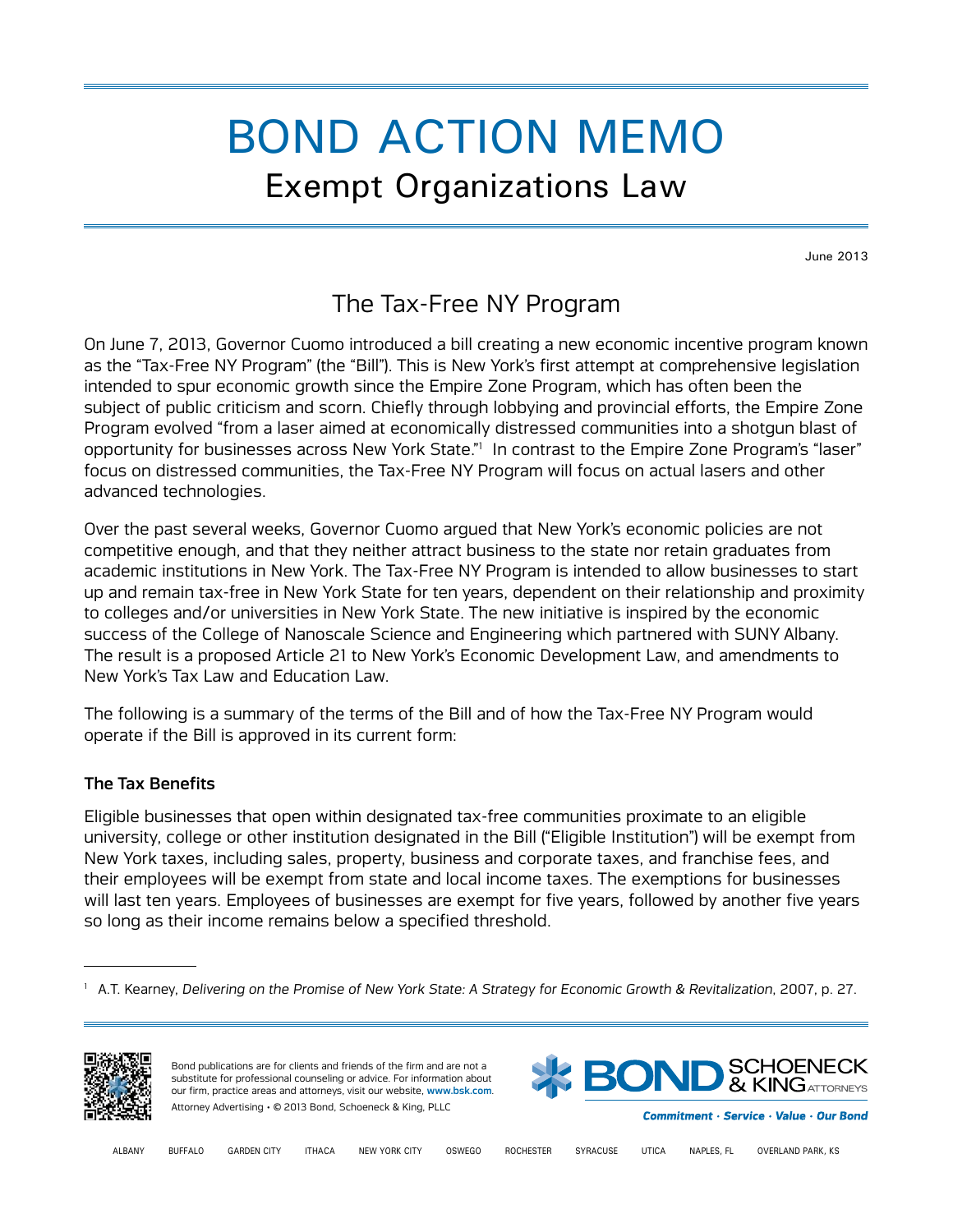In order to enable participating business to attain the tax benefits offered by the Tax-Free NY Program, an Eligible Institution must submit to the Commissioner of Economic Development (the "Commissioner") an application to sponsor a Tax-Free NY area, including a plan detailing how vacant space would be used in the Tax-Free NY Program. Eligible Institutions that are selected to sponsor a Tax-Free NY area ("Sponsoring Institutions") must then solicit eligible businesses to use the Tax-Free NY area and eligible businesses must in turn submit applications detailing that they will use the space in the manner designated by the Sponsoring Institution, and that they will meet the eligibility criteria of the Tax-Free NY Program.

#### Eligible Institutions

The Bill distinguishes between private and public Eligible Institutions in setting forth eligibility requirements.

*Public Institutions.* All state universities and community colleges ("SUNYs") are eligible to sponsor a Tax-Free NY area except for: (1) SUNYs that are Empire State campuses; (2) campus and properties of Downstate Medical Centers in Nassau, Suffolk and Westchester counties and New York City unless that property constitutes a New York State business incubator; (3) property of the College of Optometry or Maritime College in Nassau, Suffolk and Westchester counties and New York City; and (4) property located in Nassau, Suffolk and Westchester Counties of a community college that has its main campus located in New York City. However, the Saratoga Springs Empire State College campus is eligible to participate in the Tax-Free NY Program. Further, five of the City University of New York ("CUNY") campuses, one for each borough of New York City, are potentially eligible, with the Eligible Institution chosen by the CUNY Board of Trustees based on the CUNY school's location in the area with the highest poverty rate.

Public Eligible Institutions are not subject to an aggregate limitation as to the amount of space that can be used for Tax-Free NY areas, and each public Eligible Institution is free to sponsor a Tax-Free NY area on any vacant space in a campus building or on campus land, and up to 200,000 square feet of vacant land or vacant building space owned or leased by the Eligible Institution and located within a mile of the campus. Public Eligible Institutions can also apply to the Commissioner for a determination that land or building space outside the one-mile radius is eligible for the program.

*Private Institutions.* All private Eligible Institutions located in New York are eligible to sponsor a Tax-Free NY area; provided that no space can be located in Nassau, Suffolk or Westchester counties or in New York City, *and only an aggregate of three million square feet will be allowed for all private Eligible Institutions under the Tax-Free NY program*. This space may include any vacant space in a campus building or on campus land, and any vacant land or vacant building space owned or leased by the private Eligible Institution that is located within a mile of the campus; provided that an Eligible Institution cannot create vacant space by eliminating or re-locating an existing program. The Bill requires the distribution of the three million square feet of land to be managed in a way designed to ensure regional balance among eligible areas in the state.

#### Eligible Institution Application Process

The President or Chief Executive of an Eligible Institution that would like to sponsor a Tax-Free NY area must submit a plan to the Commissioner that: (1) specifies the land or space the Eligible Institution wants to include in the Tax-Free NY area; (2) describes the types of businesses that may locate in that space; (3) explains how those businesses align with and further the academic mission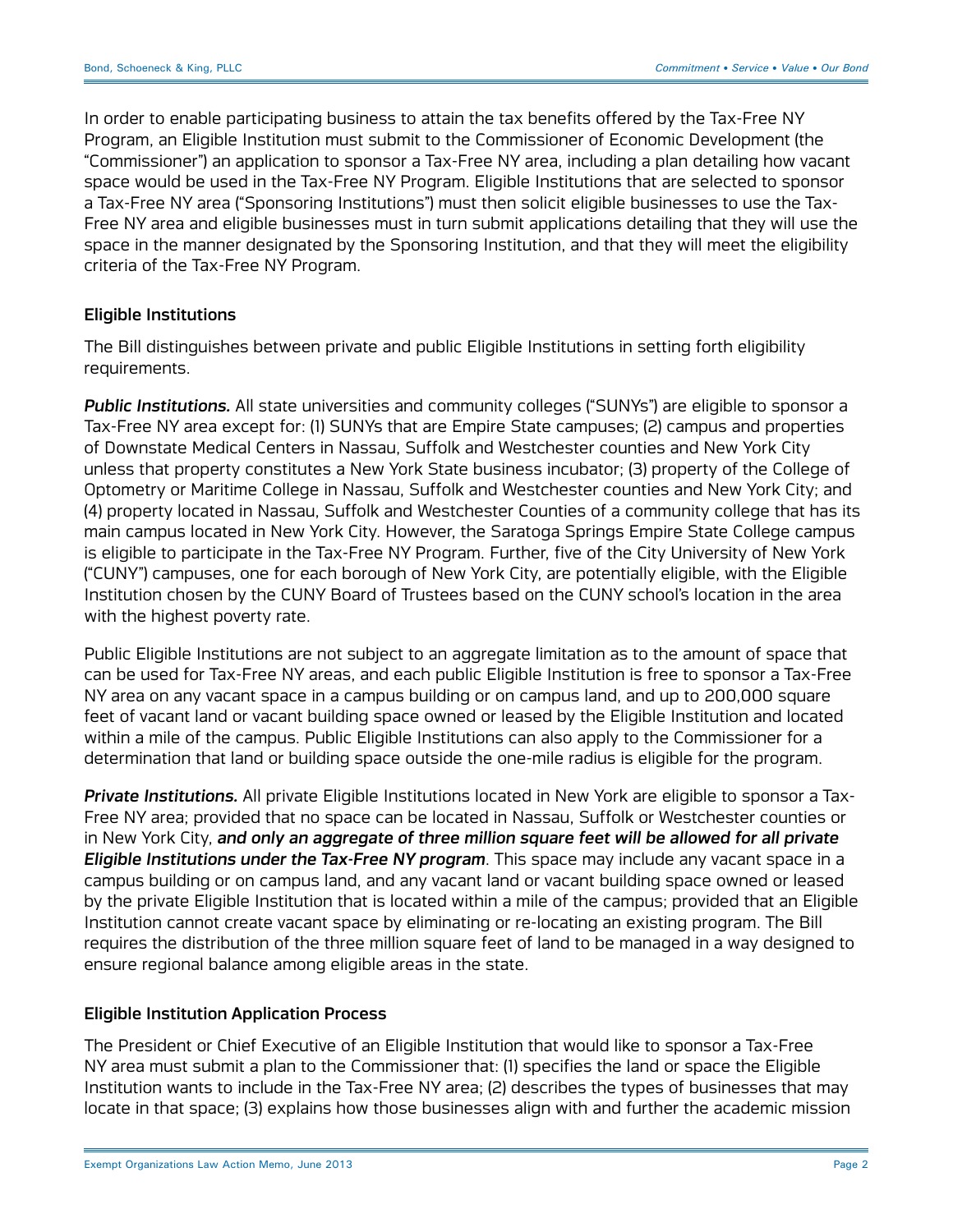of the Eligible Institution; (4) explains how participation by those types of businesses would have positive community and economic benefits; and (5) describes the process the Eligible Institution will follow in selecting the businesses. Further, an Eligible Institution must consult with the municipality where space is located prior to including land or buildings that lie outside of its campus boundaries in its application to the Commissioner.

Plans submitted by public Eligible Institutions are subject to approval of the Commissioner, while plans submitted by private Eligible Institutions are subject to approval of the Tax-Free NY approval board (the "Board"), which will examine the merits of the plans and approve or reject each plan by majority vote. The Board is a three-member board with the Governor, the speaker of the Assembly and the temporary president of the Senate each appointing a member. Although the Bill provides that the Board will not give preference to a plan based on the time of its submission, the Commissioner must stop accepting applications for approval of tax-free areas when the three million square foot mark is reached. As a result, timely submission will be critical. The Bill does provide that the Board will give preference to Eligible Institutions affiliated with New York state incubators and to Eligible Institutions that include underutilized properties within their proposed tax-free areas.

In addition to the Tax-Free NY areas designated by Eligible Institutions, the Board will designate up to twenty strategic state assets as Tax-Free NY areas. Those assets will be affiliated with SUNYs and will require support of the affiliated Eligible Institution.

#### Eligibility Criteria and Application for Businesses

An Eligible Institution that receives approval to sponsor a Tax-Free NY area, and becomes a Sponsoring Institution, may begin soliciting and accepting applications from businesses interested in operating in the Tax-Free NY area ("Applicant Businesses"). The Sponsoring Institution will provide Applicant Businesses with an application in a form prescribed by the Commissioner containing the information the Commissioner determines is necessary to evaluate the application.

To qualify as an eligible business, an Applicant Business must demonstrate that in its first year it will create new jobs. It must then maintain the new jobs after its first year of operation. Furthermore, in years subsequent to the first year of operation, an Applicant Business must show that the Applicant Business's average number of employees equal or exceed the sum of: (1) the average number of employees of the Applicant Business and its related persons in New York for the year immediately preceding the year during which the application was submitted; and (2) the net new jobs of the Applicant Business in a Tax-Free NY area during that year.

An Applicant Business must be new to New York State. It cannot be engaged in a line of business that it or a related entity conducted in New York State in the last five years. If an Applicant Business operated in New York State at a previous point in time, the Commissioner can make an exception if the Applicant Business can demonstrate that the Applicant Business can substantially restore the jobs it had previously moved out of state. An Applicant Business can participate in the Tax-Free NY program if it is an existing New York State business that expands its operations into a tax-free area, subject to the Commissioner's determination that the business will create new jobs and will not eliminate or move existing jobs. Further, existing businesses that completed residency in a New York State business incubator may qualify for the program subject to the approval of the Commissioner even if they are not new businesses.